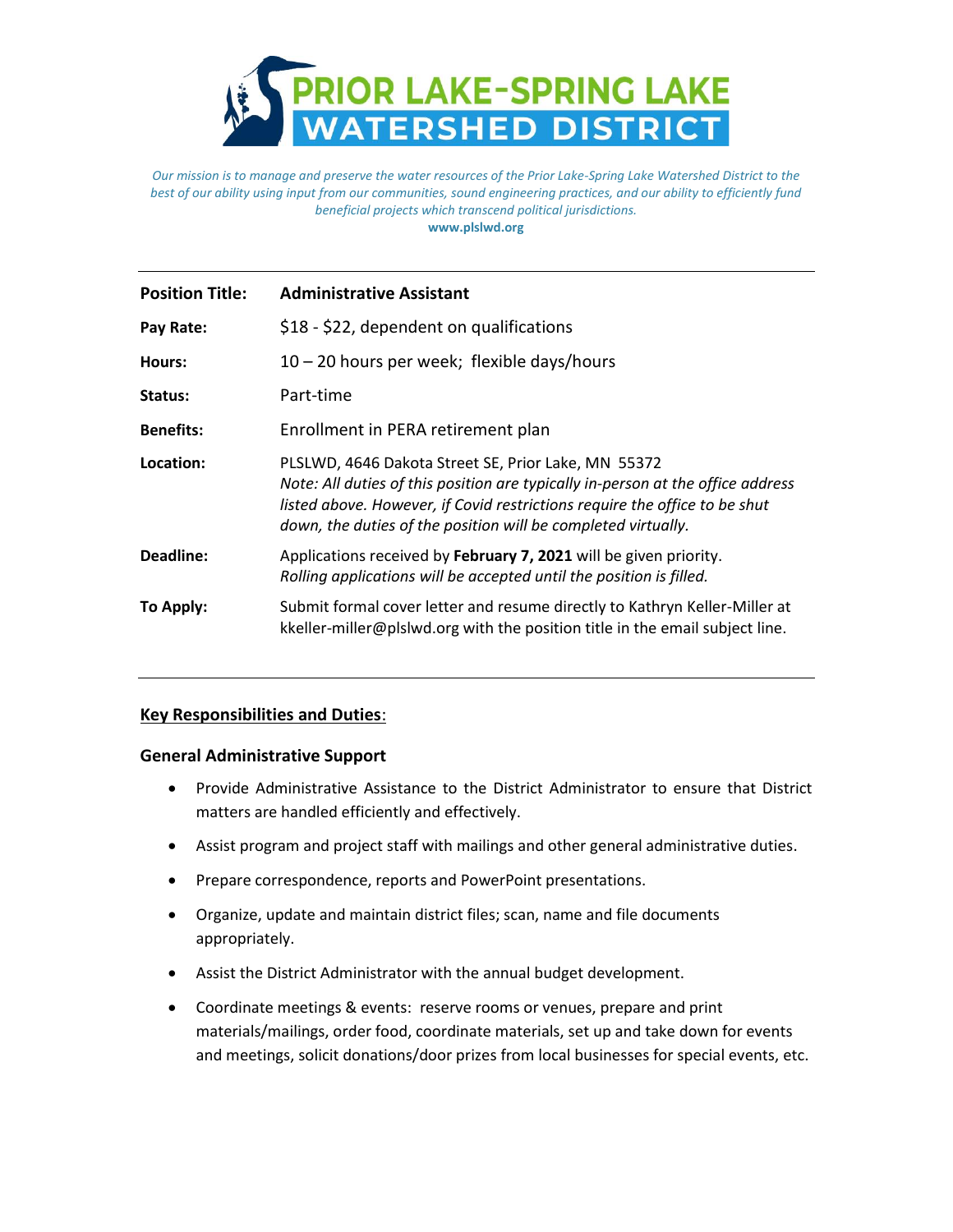- Post notice & materials for public meetings: add agenda & materials to website, upload videos to YouTube channel and website, submit public notices to the paper, etc.
- Assist with taping the monthly Board meetings and work with the City's Communication and Media staff to play meetings on local station.
- Format and edit documents as assigned, including the Board meeting minutes from Board Secretary, Board Agendas and Board Meeting materials.
- Interact with local newspaper to place legal notices and press releases.
- Coordinate and complete regular website updates; work with the website administrator on major changes.
- Assist with annual health insurance review and employee enrolment.
- Provide and secure required paperwork for new and temporary employees.
- Assist with Annual Financial Audit: coordinate with District Accountant and Auditors; provide financial/district information as requested.
- Assist with the Annual Workers' Compensation Premium Audit.
- Prepare/complete/update reports and forms such as: State Auditor's Report, Annual Liability Insurance form, Sales & Tax Use Report, Pay Equity Report, Annual Notification to Broker and Certification by Broker, County Levy Certification, and Certification of Liability.

# **Coordination of Office Operations**

- Answer general phone line and greet visitors.
- Maintain and order office supplies & materials, including inventory control and asset management (keeping track of all software codes, years software/hardware/materials are purchased, etc.)
- Manage and troubleshoot telephone, printer, computer & technology issues with appropriate vendors/providers.
- Coordinate staff IT needs and make arrangements with IT consultants; coordinate periodic maintenance checks on computers

## **Qualifications and Experience**

## *Required:*

- High School Diploma/GED
- At least three years of office administration support experience
- Excellent interpersonal skills and ability to work collaboratively